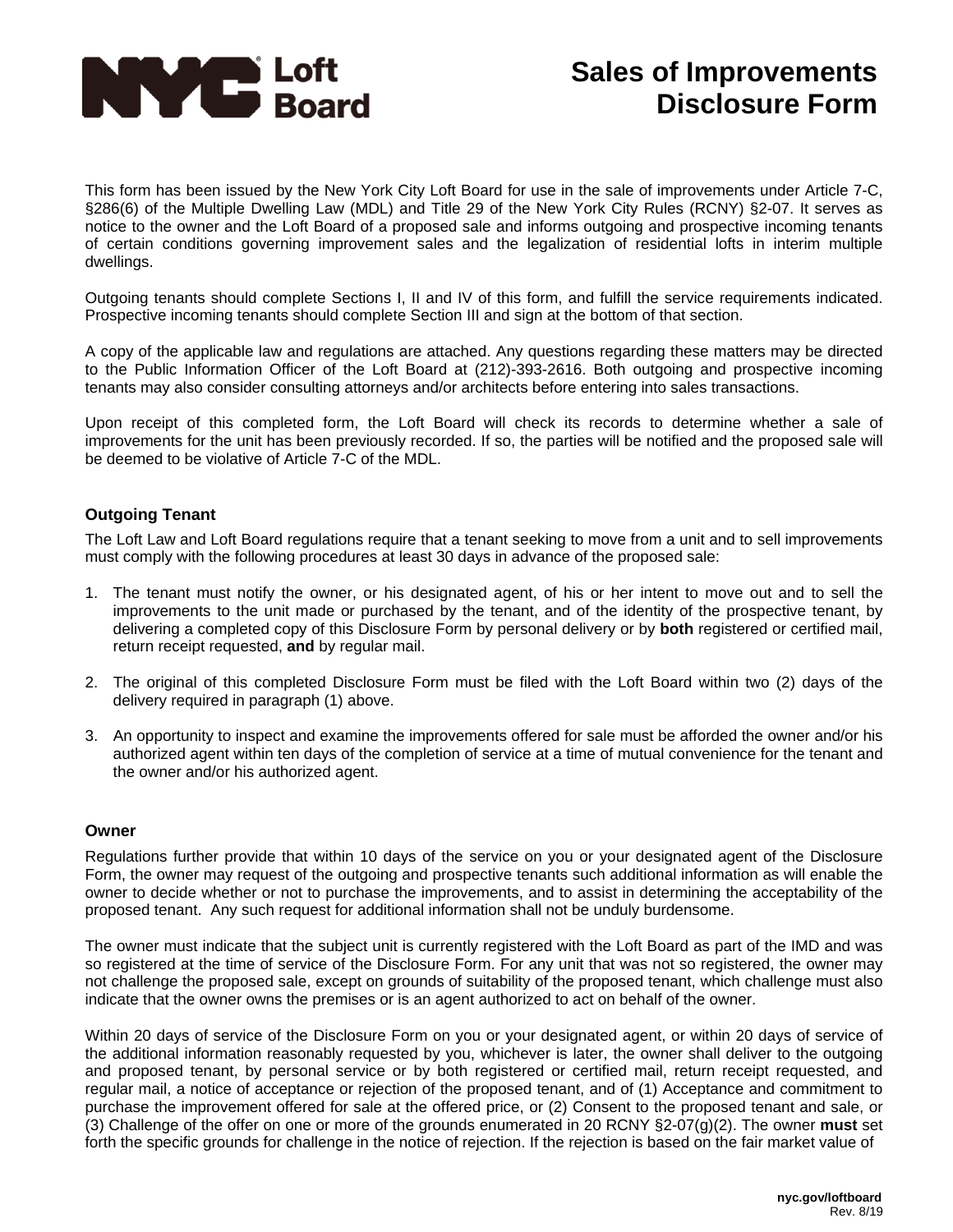

improvements as reflected in the offer, the notice shall also include the owner's own fair market valuation of them and the owner's commitment to purchase at such price if it is found to be the fair market value. If the rejection is based on the owner's claim that he made or purchased the improvements, the rejection shall indicate which improvements are so claimed and include proof thereof. If the owner challenges suitability of the prospective tenant, he must initiate any action based on that ground in a court of competent jurisdiction and so inform the Loft Board in writing within the time period prescribed above. An owner's failure to send a notice of acceptance or rejection within the prescribed time, or such other time as mutually agreed upon in writing, shall be deemed consent to the prospective tenant and sale.

## **Filing**

If the prospective incoming tenant purchases the improvements, no further filing is required. The receipt of the Disclosure Form will be deemed, 60 days following its receipt, to be representative of a sale to the prospective incoming tenant. If the owner purchases the improvements, the owner must file a Loft Board Sales Record within 30 days of purchase. Failure by the owner to file the required Sales Record within 30 days of the sale of improvements will subject the owner to a civil penalty up to \$1,000 as determined by the Loft Board. If no sale occurs, the outgoing tenant must so notify the Loft Board in writing within 60 days of service of the Disclosure Form, or be subject to a filing fee at such time as a future Disclosure Form is filed.

| I. Outgoing Tenant                     |                                                                        |
|----------------------------------------|------------------------------------------------------------------------|
|                                        |                                                                        |
| <b>Address of Premises</b>             | <b>IMD Registration Number</b>                                         |
| Unit No.                               | Date tenant intends to move                                            |
|                                        |                                                                        |
| <b>Outgoing Tenant</b>                 | Daytime Telephone No.                                                  |
|                                        | Address for Notice of Purposes (if different from address of premises) |
|                                        |                                                                        |
| Owner or Designated Agent (circle one) | <b>Business Address</b>                                                |
| Proposed Incoming Tenant               | <b>Business Address</b>                                                |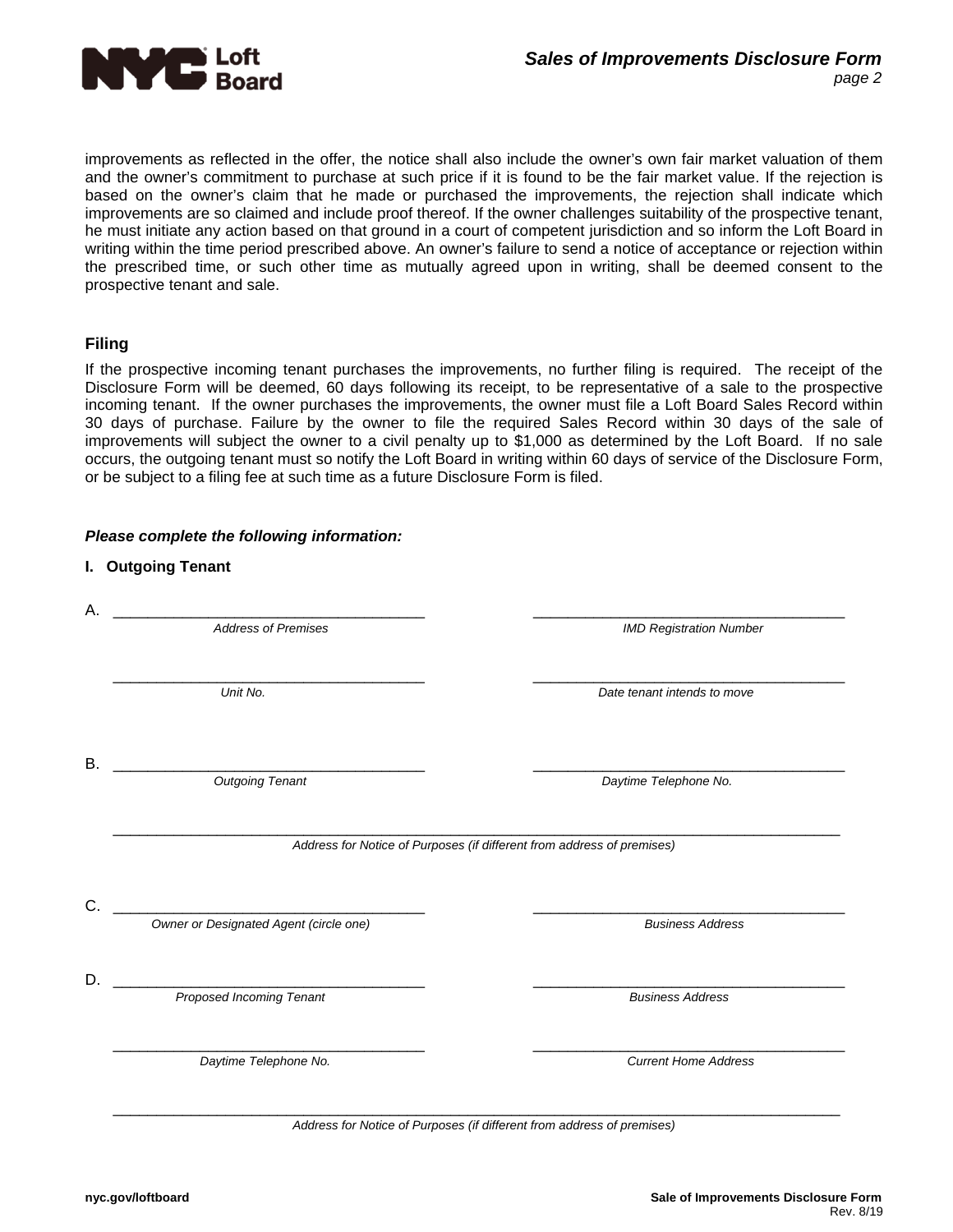

**II.** List and describe the improvements which are being offered for sale. If the outgoing tenant purchased any or all of these improvements in a previous transaction from the owner, a former tenant, or both, list the price paid for the improvement. Improvements offered in this present transaction **must** have been made or purchased by the Outgoing Tenant. They may include fixtures, alterations and developments of the unit, as defined in 29 RCNY §2-07(a). They may not include statutory rights pursuant to Article 7-C or removable personal property. All terms and conditions of the offer must be described below. Please attach additional sheets of paper, if needed.

#### *Complete if applicable.*

- **A.** I previously purchased some/all (circle one) of the improvements from the owner/previous tenant/both the owner and the previous tenant (circle one) for \$
	- 1. \_\_\_\_\_\_\_\_\_\_\_\_\_\_\_\_\_\_\_\_\_\_\_\_\_\_\_\_\_\_\_\_\_\_\_\_\_\_\_\_\_\_\_\_\_\_\_\_\_\_\_\_\_\_\_\_\_\_\_\_\_\_\_\_\_\_\_\_\_\_\_\_\_\_\_\_ 2.  $\blacksquare$  $3.$  $4.$ 5. \_\_\_\_\_\_\_\_\_\_\_\_\_\_\_\_\_\_\_\_\_\_\_\_\_\_\_\_\_\_\_\_\_\_\_\_\_\_\_\_\_\_\_\_\_\_\_\_\_\_\_\_\_\_\_\_\_\_\_\_\_\_\_\_\_\_\_\_\_\_\_\_\_\_\_\_

**B.** List of improvements to the unit previously purchased *(describe fully)*

#### **C.** List of improvements made to the unit being offered for sale *(describe fully)*

| 1. |  |
|----|--|
|    |  |
|    |  |
|    |  |
|    |  |
| 5. |  |

Total offer from proposed incoming tenant for improvements made and purchased to the unit

\$ \$ 2000 Attach a written copy of the offer verified by the prospective tenant, including all terms and conditions of the offer.

Additional terms and conditions, if any *(e.g., provisions for deposits, time payments, interest):* 

*\_\_\_\_\_\_\_\_\_\_\_\_\_\_\_\_\_\_\_\_\_\_\_\_\_\_\_\_\_\_\_\_\_\_\_\_\_\_\_\_\_\_\_\_\_\_\_\_\_\_\_\_\_\_\_\_\_\_\_\_\_\_\_\_\_\_\_\_\_\_\_\_\_\_\_\_\_\_\_\_*

*\_\_\_\_\_\_\_\_\_\_\_\_\_\_\_\_\_\_\_\_\_\_\_\_\_\_\_\_\_\_\_\_\_\_\_\_\_\_\_\_\_\_\_\_\_\_\_\_\_\_\_\_\_\_\_\_\_\_\_\_\_\_\_\_\_\_\_\_\_\_\_\_\_\_\_\_\_\_\_\_*

*\_\_\_\_\_\_\_\_\_\_\_\_\_\_\_\_\_\_\_\_\_\_\_\_\_\_\_\_\_\_\_\_\_\_\_\_\_\_\_\_\_\_\_\_\_\_\_\_\_\_\_\_\_\_\_\_\_\_\_\_\_\_\_\_\_\_\_\_\_\_\_\_\_\_\_\_\_\_\_\_*

*\_\_\_\_\_\_\_\_\_\_\_\_\_\_\_\_\_\_\_\_\_\_\_\_\_\_\_\_\_\_\_\_\_\_\_\_\_\_\_\_\_\_\_\_\_\_\_\_\_\_\_\_\_\_\_\_\_\_\_\_\_\_\_\_\_\_\_\_\_\_\_\_\_\_\_\_\_\_\_\_*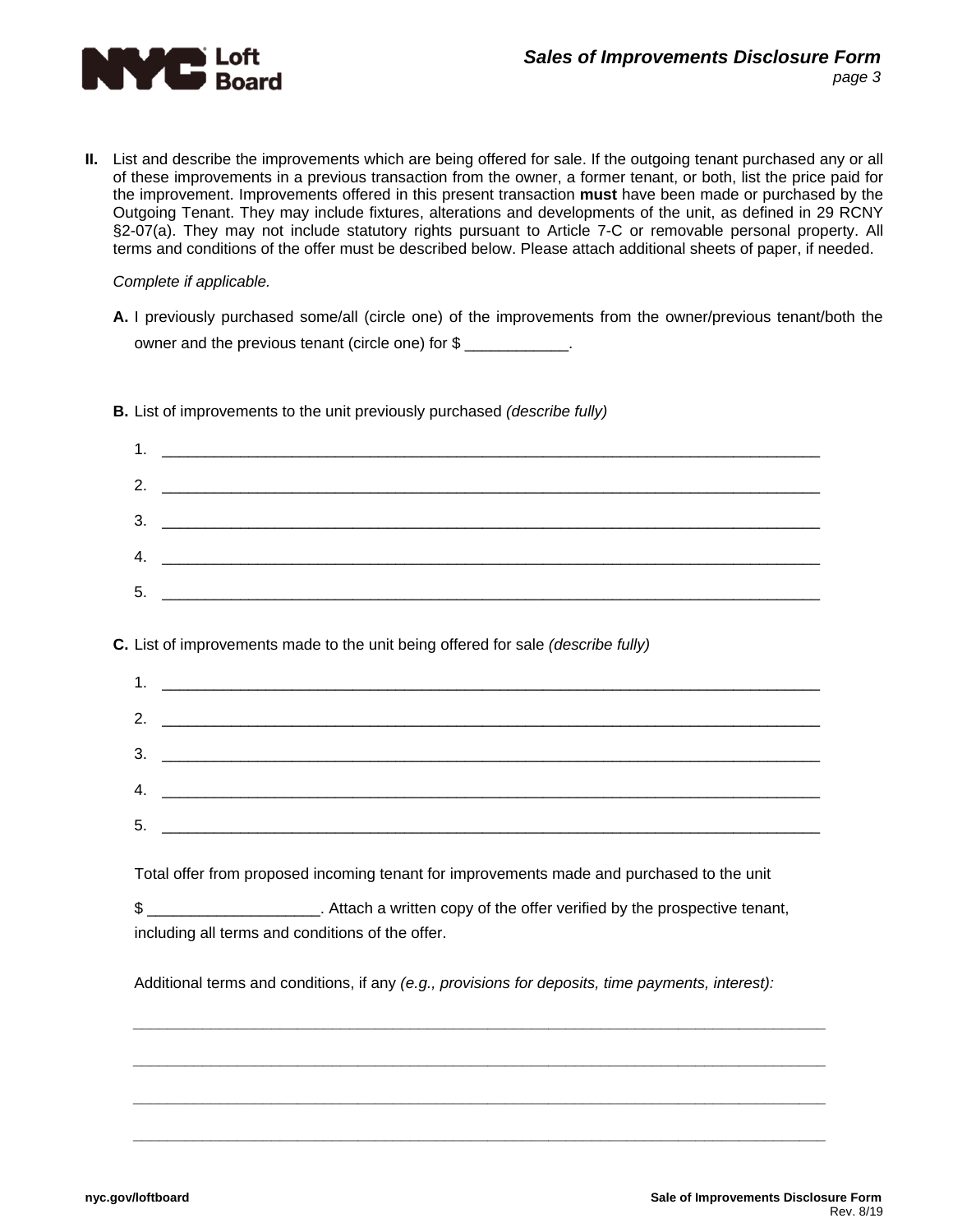

**D.** List below three reasonable dates and times within ten (10) days of service of the Disclosure Form on which the owner, the owner's designee, or both may inspect the improvements offered for sale.

| າ<br><u>.</u> |  |
|---------------|--|
| ◠<br>ີ        |  |

**E.** Insert current rent for the unit in item **III. E**

#### **III. Prospective Tenant**

Sign below to indicate that the information pertaining to you in Part I is correct, that the above description of the offer (Part II) contains all of the terms and conditions of the sale and that you have read and understood the following:

- A. The sale of improvements is limited to the items listed in **Part II. C**. above.
- B. These improvements cannot be sold again.
- C. If the building has not been issued a residential certificate of occupancy for its IMD units at the time of this offer, the building remains subject to the requirements of Article 7-C and Loft Board Code Compliance Regulations 29 RCNY §2-01 that such units be brought into compliance. The necessary and reasonable costs of legalization, determined by the Loft Board, are passed through to the tenants and may result in increases above the base rent over a 10 or 15 year period. The term is determined based on whether interest costs are included by the owner in the costs. The amount of the increase will depend on the condition of the building and the legalization work affecting the specific loft unit.
- D. Before a proposed sale may be consummated, the owner must first be given an opportunity to purchase the improvements for an amount equal to their fair market value. In exercising this right, the owner may challenge the fair market value established by the offer, as provided by 29 RCNY §2-07(g). If the owner elects to purchase the improvements, he may rent the loft at market value, unless the owner is found guilty by the Loft Board of harassment of tenants.
- E. The outgoing tenant's current rent is \$ \_\_\_\_\_\_\_\_\_\_\_\_\_\_\_\_\_ *(amount to be filled by Outgoing Tenant)*. Further increases may be applicable from (1) terms of the Loft Board's interim rent guidelines, (2) passthrough of costs determined pursuant to Code Compliance regulations, and (3) Rent Guidelines Board orders.
- F. An incoming tenant, upon purchase of the improvements, assumes the rights and obligations of the seller as an occupant qualified for protection under Article 7-C. In purchasing improvements, you are acquiring the seller's interests in title to all removable personal property and the use and enjoyment for the duration of your tenancy of all other property deemed improvements. The owner will be responsible for maintenance of those improvements deemed to be fixtures except that some improvements may be altered or removed pursuant to Code compliance requirements.

I, \_\_\_\_\_\_\_\_\_\_\_\_\_\_\_\_\_\_\_\_\_\_\_\_\_\_\_\_\_\_\_\_\_\_\_\_\_\_\_\_\_\_\_ certify that I have received and reviewed this Disclosure

\_\_\_\_\_\_\_\_\_\_\_\_\_\_\_\_\_\_\_\_\_\_\_\_\_\_\_\_\_\_\_\_\_ \_\_\_\_\_\_\_\_\_\_\_\_\_\_\_\_\_\_\_\_\_\_\_\_\_\_\_\_\_\_\_\_\_ \_\_\_\_\_\_\_\_\_\_\_

*NOTE: It is not necessary the foregoing be sworn to, but false statements may subject you to the penalties provided by law.* 

*Prospective Tenant*  Form and understand the terms and conditions of the proposed sale; that the information in Part I pertaining to me is correct, and that the description of the offer includes all terms and conditions.